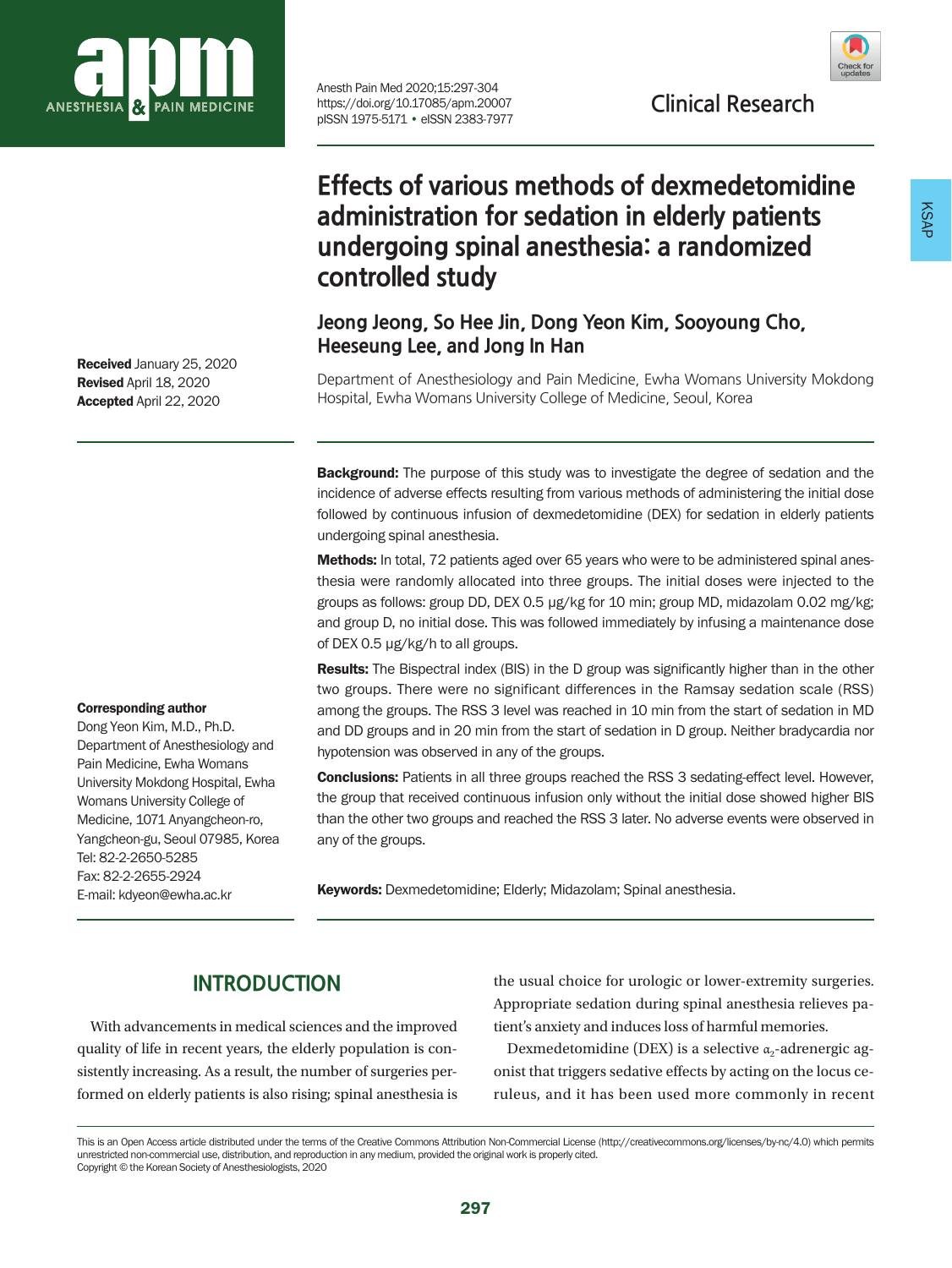years. Some benefits of this agent include easy transition from a sedated state to an alert state that facilitates patient's cooperation during surgery, cardiovascular stability with little respiratory depression, and a lower incidence of delirium in elderly patients [\[1](#page-7-0)[,2](#page-7-1)].

Regional anesthesia is beneficial since the patient remains conscious and breathes spontaneously, with normal reflexes such as coughing being preserved. Although sedation is commonly induced during regional anesthesia, it is important to ensure that the patient's consciousness is minimally diminished with no suppression of reflexes and respiration. Monitoring of the level of sedation is crucial to attain an appropriate sedation; the Bispectral index (BIS) is widely used for this purpose. The BIS enables a quantitative monitoring of the level of sedation and hypnosis on a scale from 0 to 100. The score of 70–90 indicates mild, and the score of 60–69 indicates moderate sedation [\[3](#page-7-2)].

Aging decreases tissue elasticity that lowers electrical conduction in the heart and decreases response to receptor stimulation. The diminished vascular elasticity increases the risk of hypertension, ventricular hypertrophy, and heart failure [\[4\]](#page-7-3). Moreover, progression of aging disrupts ventilation and perfusion balance that increases the vulnerability to hypoxia and provokes the sensitive responses to respiratory depressants. Compared to younger patients, older adults' brains are more sensitive to anesthetics and are susceptible to unwanted hemodynamic variations [\[5\]](#page-7-1). For this reason, selection of a proper sedative and the method of administration during regional anesthesia in elderly patients have become an important issue for anesthesiologists. In recent years, DEX has been preferred as the sedative for regional anesthesia in elderly patients but the effective concentration of this agent for inducing sedation in elderly patients is yet unknown. Occurrence of severe bradycardia triggered by excessive initial dose has been reported [\[6\]](#page-7-4).

The purpose of this study was to investigate the degree of sedation and the incidence of adverse effects resulting from various methods of administering the initial dose followed by continuous infusion of DEX for sedation in elderly patients undergoing spinal anesthesia.

### **MATERIALS AND METHODS**

This study was approved by the institutional-review board of the authors' affiliation (no. 2018-07-103), and a written informed consent was obtained from all patients. The study patients were aged 65 years or older and American Society of Anesthesiologists physical status classification I–II, and were scheduled to undergo a closed peritoneal surgery at perineal region under spinal anesthesia. Patients with relative or absolute contra indications for spinal anesthesia, including those with coagulopathy, skin infection, severe low back pain, or history of spinal surgery, were excluded. Seventy-two patients were randomized to three groups of 24 patients each. The author in charge of patient randomization used computer-generated random numbers with Microsoft Excel that were used to assign patients to study groups; he ensured that the patients entered the operating room as randomized, administered the intervention, and supervised the overall process.

Upon arrival at the operating room, patient's vital signs were monitored using electrocardiography, non-invasive blood pressure, and pulse oximetry. To monitor sedation,  $BIS$  ( $BIS<sup>TM</sup>$  Vista A-3000 monitor, Software version 3.20, Aspect Medical Systems, Inc., USA) and Ramsay sedation scale (RSS) scores [\(Table 1](#page-1-0)) were checked [\[7](#page-7-5)]. All patients were administered 5 ml/kg of plasma solution A in 1,000 ml (CJ Cheiljedang, Korea) prior to spinal anesthesia. Spinal anesthesia was performed with the patient in the lateral decubitus position; a 25-gauge Quincke needle was inserted into the L3–4 or 4–5 vertebral interspace to administer 0.5% bupivacaine (Marcaine® Spinal Heavy 0.5%, Astra-Zeneca AB, Sweden). The dose of the bupivacaine was determined according to the patient's age and height. The patient was then turned to the supine position, and the level of anesthesia was checked. While supplying oxygen at 2 L/min using a nasal cannula (Comfort Soft Plus®  $CO<sub>2</sub>$ Sampling Nasal Cannula, Westmed Inc., USA), the patient's hemodynamic stability was confirmed. After changing the patient to the lithotomy position, the corresponding sedatives were administered to each patients depending on their group. This time point of administration was defined as T0. Time points at 10 min, 20 min, 30 min, and 60 min after the start of administration were defined as T10, T20,

#### <span id="page-1-0"></span>Table 1. Ramsay Sedation Scale [[7](#page-7-5)]

| Score | Response                                                                                 |
|-------|------------------------------------------------------------------------------------------|
| 1     | Patient is anxious and agitated or restless or both                                      |
| 2     | Patient is co-operative, oriented, and tranguil                                          |
| 3     | Patient responds to commands only                                                        |
| 4     | Patient exhibits brisk response to light glabellar tap or loud au-<br>ditory stimulus    |
| 5     | Patient exhibits a sluggish response to light glabellar tap or<br>loud auditory stimulus |
| 6     | Patient exhibits no response                                                             |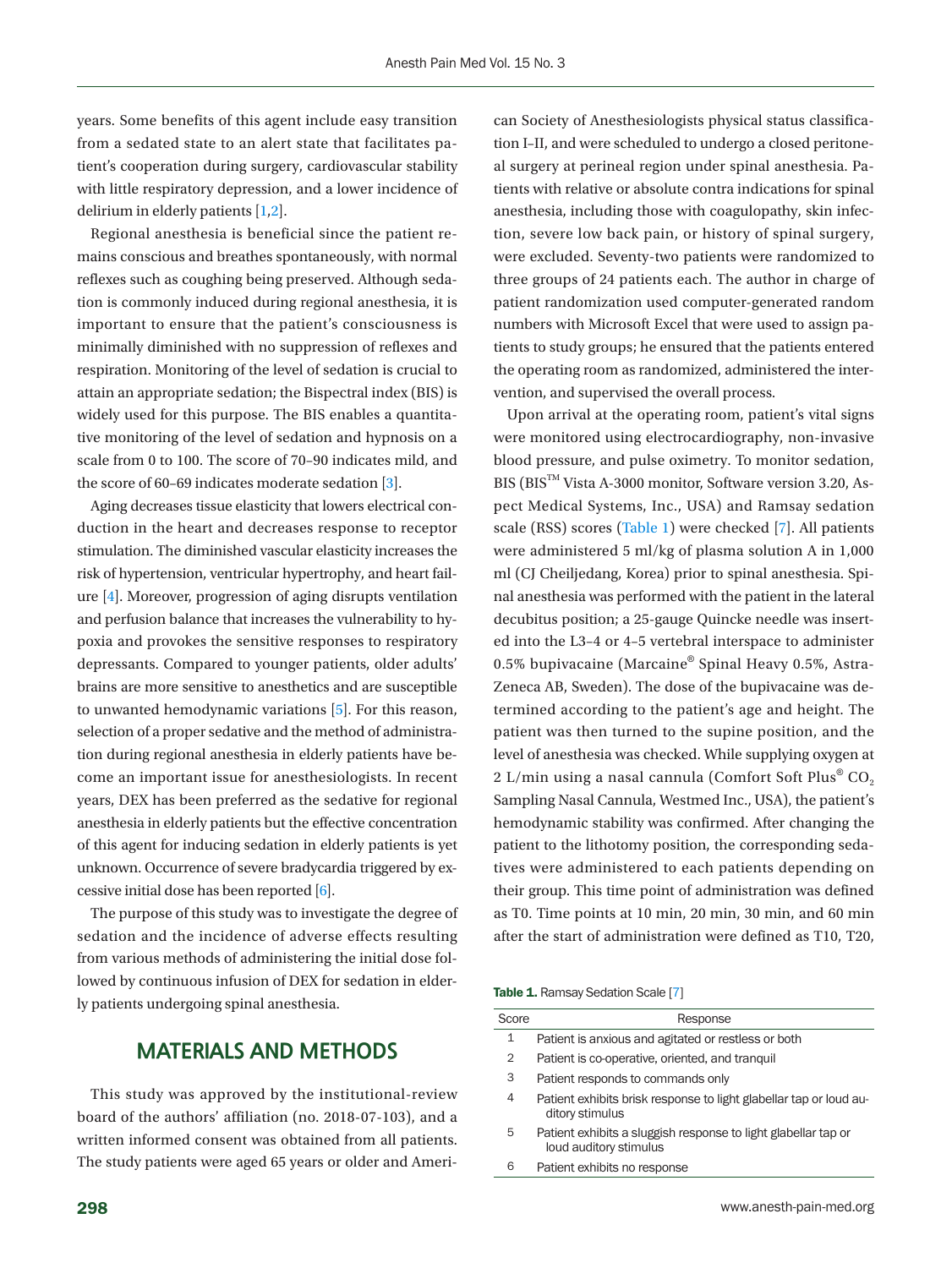T30, and T60, respectively.

The DD group, DEX (Precedex Premix, 4.72 µg/ml, Pfizer Pharmaceuticals Korea, Korea) was given at the initial dose of 0.5 μg/kg over 10 min, followed by continuous infusion of DEX at 0.5 μg/kg/h. The MD group was given midazolam at the initial dose of 0.02 mg/kg, followed by continuous infusion of DEX at 0.5 μg/kg/h. The D group was given a continuous infusion of DEX at 0.5 μg/kg/h without any initial dose. Blood pressure, heart rate, oxygen saturation, respiratory rate, BIS, RSS, and end-tidal  $CO<sub>2</sub>$  (ETCO<sub>2</sub>) provided via a nasal cannula were measured at every stated time point after T0.

During the surgery, awareness was defined as the values of RSS being below 2 or of BIS being above 90. Hypoxia was defined as the oxygen saturation < 90%, bradycardia as the heart rate < 45 beats/min, and hypotension as the mean arterial pressure < 60 mmHg were monitored. Further, postoperative incidence of nausea, vomiting, delirium, and abnormal violent behaviors and movements were noted and assessed. Hypotension was treated with intravenous infusion of 5 mg ephedrine and bradycardia with 0.5 mg atropine. In case of hypoxia, breathing was assisted by opening the patient's mouth and extending the neck.

Sample size was calculated using the G\*Power program version 3.1.9.2 based on the Cohen's formula. Yoon et al. [\[8](#page-7-3)] reported a BIS difference of 11.8 between the DEX with midazolam and DEX groups, with the standard deviation set to 12. The sample size for each group was calculated to be 21 for a two-tailed test at a significance of 0.05 and power of 0.8. Anticipating a 10% withdrawal rate, we recruited 24 participants for each group, for a total of 72 patients.

All statistical analyses were conducted using the SPSS software (version 18.0, IBM Co., USA). Data were presented as mean ± standard deviation or the number of patients. When comparing patients' characteristics between groups, continuous data were analyzed with one-way analysis of variance (ANOVA), and categorical data were analyzed with chi-square test or Fisher's exact test. Variations of measures over time between groups were analyzed with repeated-measures ANOVA. Variations over time within groups were analyzed with repeated-measures ANOVA followed by post-hoc Bonferroni for continuous data. P values < 0.05 were considered statistically significant.

### **RESULTS**

A total of 72 patients participated in the study, with 24 in

each group [\(Fig. 1\)](#page-3-0). There were no significant differences in age, sex, height, weight, type of surgery, American Society of Anesthesiologists physical status, and the level of spinal anesthesia among the groups ([Table 2](#page-3-1)).

Although the heart rate and mean arterial pressure tended to decrease during surgery, there were no significant differences among the groups after initial sedation [\(Fig. 2](#page-4-0)). Intra-operative bradycardia or hypotension did not occur in any of the groups.

BIS tended to decrease over the duration of surgery, and it significantly differed among the groups at T10 and T30. At T10, BIS was significantly higher in the D group (82.0  $\pm$  7.7) than in the DD group (77.7  $\pm$  5.5) and MD group (76.0  $\pm$  5.5) (P < 0.010). At T30, BIS was significantly higher in the D group (76.6  $\pm$  9.8) than in the DD group (71.8  $\pm$  6.7) and MD group  $(72.1 \pm 7.1)$   $(P < 0.023)$  [\(Fig. 3](#page-4-1)). There were no significant differences in RSS among the groups [\(Table 3](#page-5-0)). The DD and MD groups reached the RSS 3 at T10, whereas the D group reached the RSS 3 at T20.

There were no significant differences in oxygen satura-tion and ETCO<sub>2</sub> among the groups [\(Fig. 4\)](#page-5-1). Respiratory rate did not significantly differ between the groups [\(Fig. 4](#page-5-1)). Hypoxia was not observed during surgery in any of the groups. Nausea, vomiting, delirium, and abnormal violent behaviors or movement also did not occur during or after surgery in any of the groups.

#### **DISCUSSION**

This study compared the level of sedation achieved by continuous infusion of a usual dose of DEX in elderly patients undergoing spinal anesthesia, depending on whether a) a initial dose equivalent to the half of the usual dose is used prior to continuous infusion, b) midazolam is used as the initial dose, and c) continuous infusion is begun immediately without a initial dose. All three methods led to sedation equivalent to the RSS 3. However, the BIS was higher and took longer time to achieve RSS 3 in the continuous infusion without the initial dose group compared to the other two groups. Adverse events were not observed in any of the three groups.

DEX is a selective  $\alpha_2$ -adrenergic agonist that acts on the  $\alpha_{2A}$  and  $\alpha_{2B}$  subtypes.  $\alpha_{2A}$  receptors are mainly distributed in the periphery, and they reduce norepinephrine secretion in the synaptic terminal and decrease sympathetic nervous activity. DEX induces sedative and analgesic effects by acting on  $\alpha_{2B}$  receptors present in the locus ceruleus and spi-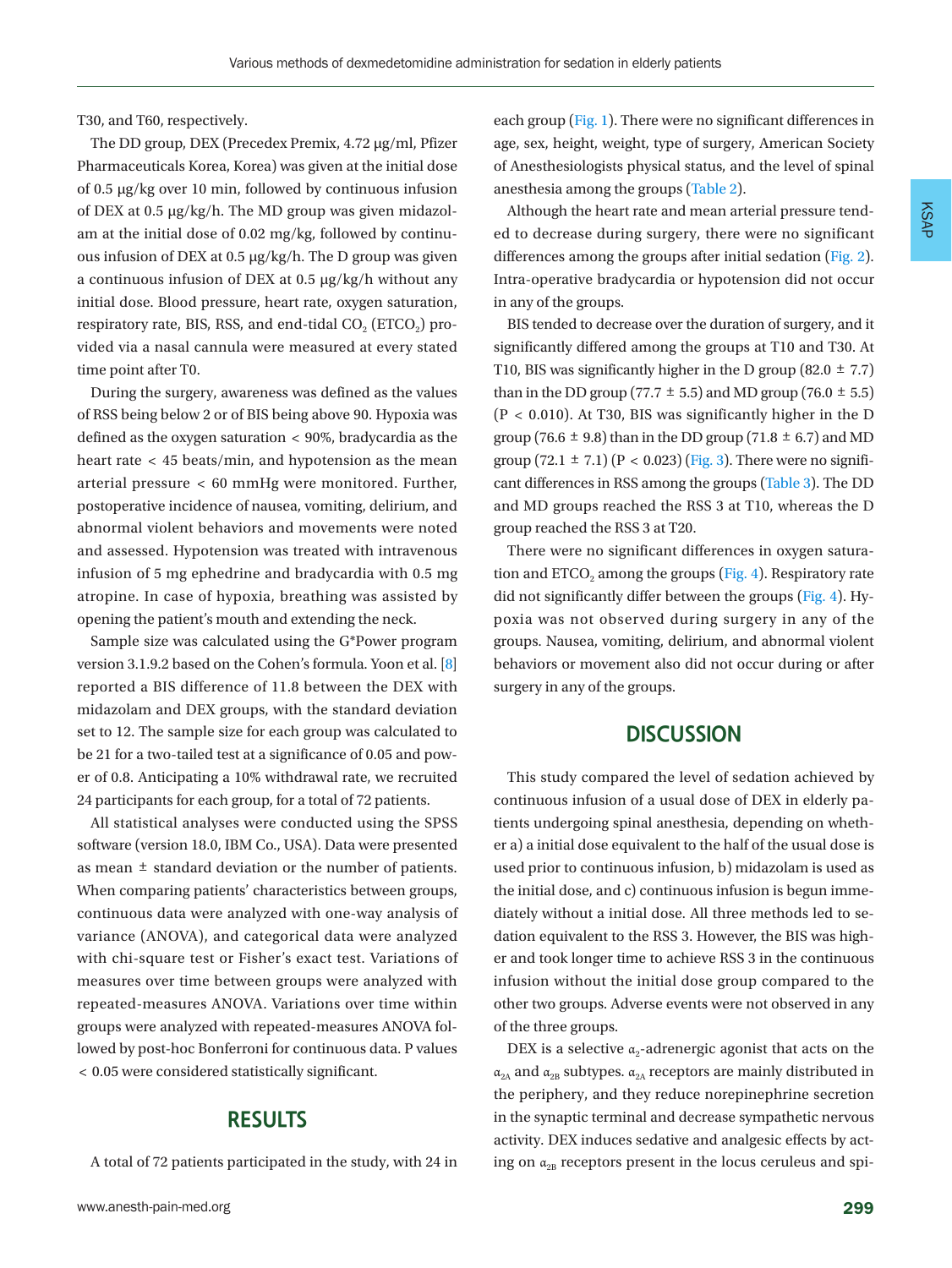<span id="page-3-0"></span>

Fig. 1. Consolidated standards of reporting trials (CONSORT) flow chart of the study. A total of 72 patients (American Society of Anesthesiologists physical status classification I-II, aged over 65 years) were randomly allocated into three groups. Group DD: initial dose of 0.5 μg/kg dexmedetomidine + continuous infusion of 0.5 μg/kg/h dexmedetomidine. Group MD: initial dose of 0.02 mg/kg midazolam + continuous infusion of 0.5 μg/kg/h dexmedetomidine. Group D: continuous infusion of 0.5 μg/kg/h dexmedetomidine without initial dose.

| Variable                   | Group DD $(n = 24)$ | Group MD $(n = 24)$ | Group D ( $n = 24$ ) | P value |
|----------------------------|---------------------|---------------------|----------------------|---------|
| Age (yr)                   | $77.2 \pm 8.1$      | $74.5 \pm 7.3$      | $73.6 \pm 7.1$       | 0.231   |
| Sex (M/F)                  | 23/1                | 23/1                | 19/5                 | 0.080   |
| Weight (kg)                | $64.9 \pm 10.8$     | $68.3 \pm 6.06$     | $65.4 \pm 10.7$      | 0.392   |
| Height (cm)                | $167.3 \pm 6.0$     | $168.7 \pm 5.4$     | $166.9 \pm 7.6$      | 0.361   |
| Level of spinal anesthesia | $10.2 \pm 0.7$      | $10.4 \pm 0.8$      | $9.9 \pm 0.5$        | 0.063   |
| Operation (TURP/TURB)      | 20/4                | 21/3                | 18/6                 | 0.701   |
| ASA physical status (I/II) | 3/21                | 8/16                | 5/19                 | 0.211   |

Values are presented as mean  $\pm$  SD or the number of patients. Levels of spinal anesthesia are presented as T8 = 8, L2 = 12 + 2, L4 = 12 + 4. ASA: American Society of Anesthesiologists, TURP: transurethral resection of prostate, TURB: transurethral resection of bladder. Group DD: initial dose of 0.5 μg/kg dexmedetomidine + continuous infusion of 0.5 μg/kg/h dexmedetomidine. Group MD: initial dose of 0.02 mg/kg midazolam + continuous infusion of 0.5 μg/kg/h dexmedetomidine. Group D: continuous infusion of 0.5 μg/kg/h dexmedetomidine without initial dose. There were no significant differences among the groups.

nal cord, while acting on  $\alpha_{2B}$  receptors present in peripheral-blood vessels induces vasoconstriction. Therefore, vasoconstriction and bradycardia can commonly occur early after infusion of this drug, and hypotension can easily develop once sympathetic nervous activity is suppressed [\[9](#page-7-6)[,10\]](#page-7-7). The clinical using dose of DEX for sedation is known to consist of a initial dose of 1.0 μg/kg over 10 min followed by a maintenance dose of 0.4–0.7 μg/kg/h by continuous infusion [[11](#page-7-8)].

Riker et al. [\[12](#page-7-9)] reported that after infusing DEX (0.2–1.4 μg/kg/h) or midazolam (0.02–0.10 mg/kg/h) for sedation in patients receiving mechanical ventilation via endotracheal intubation, the incidence of delirium, tachycardia, and hypertension was lower but that of bradycardia was higher in the DEX group than in the midazolam group. In another study that compared a group of patients receiving a initial dose of 0.05 mg/kg of midazolam and a group of patients receiving 1 μg/kg of DEX over 10 min for surgery

<span id="page-3-1"></span>Table 2. Patient's Characteristics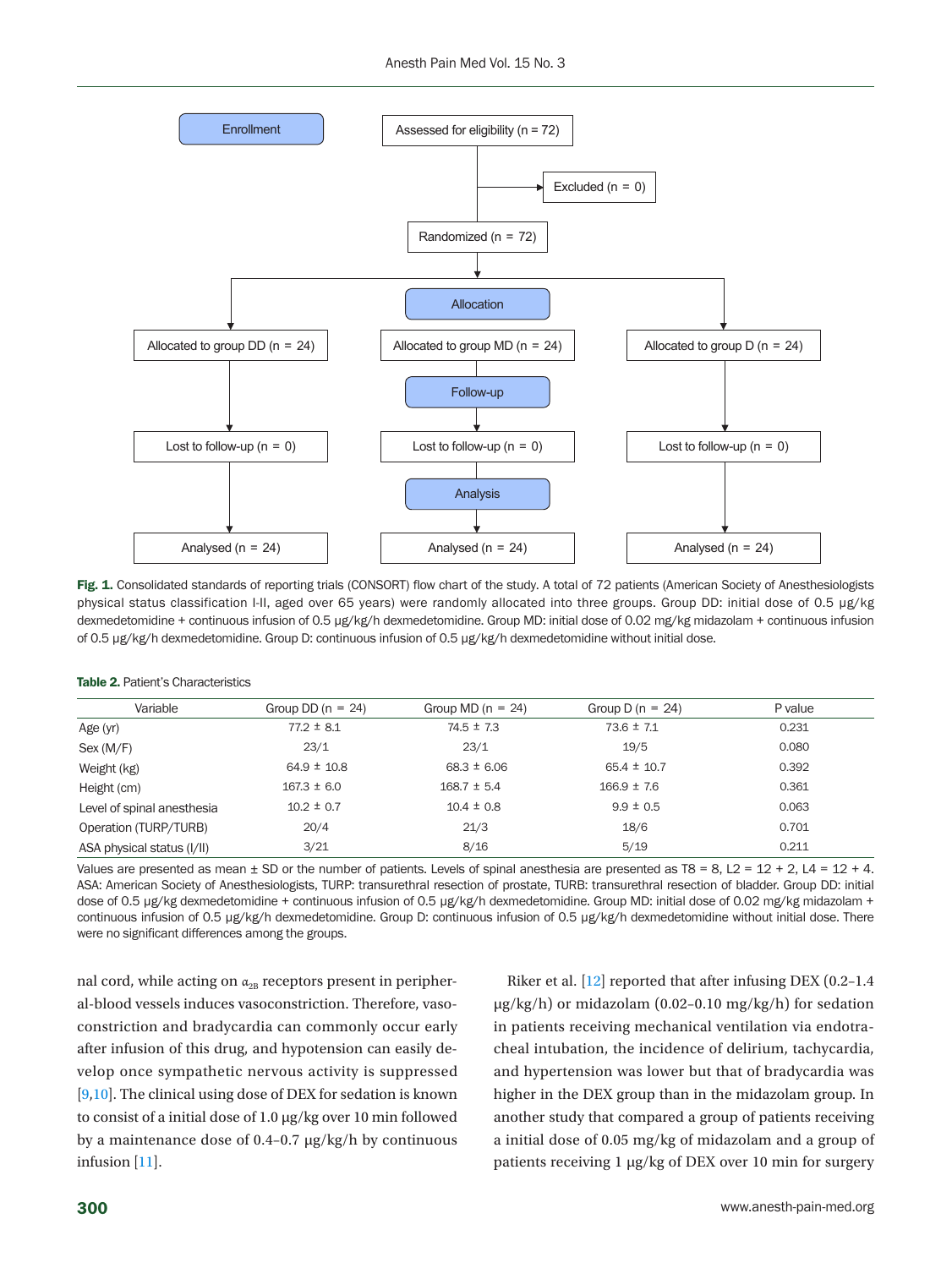<span id="page-4-0"></span>

Fig. 2. Trends of heart rate (A) and mean blood pressure (B). Graphs' values are presented as mean ± SD. Group DD: initial dose of 0.5 μg/kg dexmedetomidine + continuous infusion of 0.5 μg/kg/h dexmedetomidine. Group MD: initial dose of 0.02 mg/kg midazolam + continuous infusion of 0.5 μg/kg/h dexmedetomidine. Group D: continuous infusion of 0.5 μg/kg/h dexmedetomidine without initial dose. T0: start sedation, T10, 20, 30, 60: 10, 20, 30, 60 min after sedation. There were no significant differences among the groups at any time point.

<span id="page-4-1"></span>

Fig. 3. Trends of Bispectral index. Graphs' values are presented as mean ± SD. Group DD: initial dose of 0.5 μg/kg dexmedetomidine + continuous infusion of 0.5 μg/kg/h dexmedetomidine. Group MD: initial dose of 0.02 mg/kg midazolam + continuous infusion of 0.5 μg/kg/h dexmedetomidine. Group D: continuous infusion of 0.5 μg/kg/h dexmedetomidine without initial dose. T0: start sedation, T10, 20, 30, 60: 10, 20, 30, and 60 min after sedation. Bispectral index in Group D was significantly higher than in the other two groups at T10 and T30. \*P < 0.05.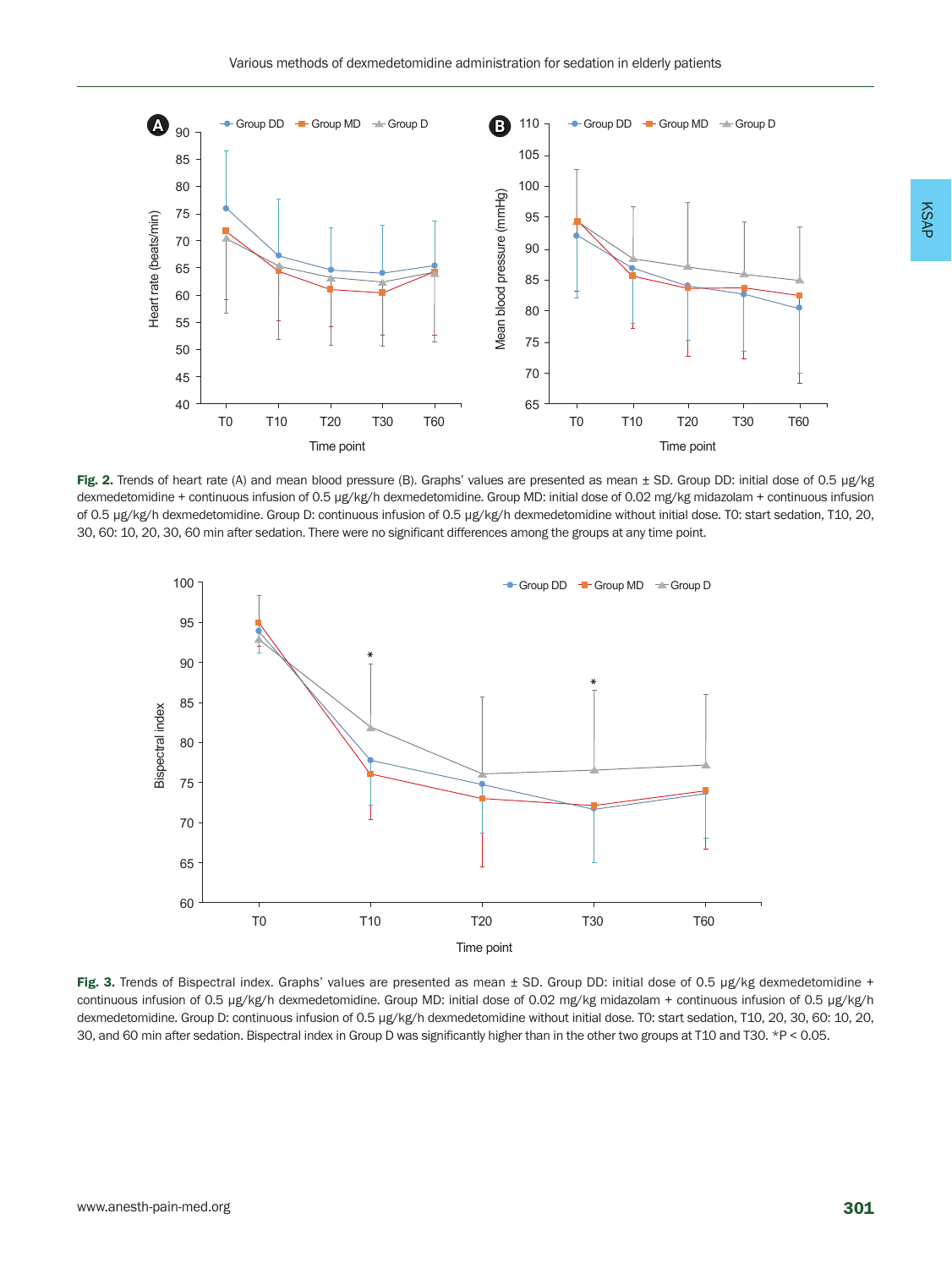| Time point | Group DD $(n = 24)$ | Group MD $(n = 24)$ | Group D $(n = 24)$ | P value |
|------------|---------------------|---------------------|--------------------|---------|
| TO         | 1(1, 1)             | 1(1, 1)             | 1(1, 1)            | 0.281   |
| T10        | 3(3, 3)             | 3(3, 3)             | 2.5(2, 3)          | 0.051   |
| T20        | 3(3, 3)             | 3(3, 3)             | 3(3, 3)            | 0.568   |
| T30        | 3(3, 3)             | 3(3, 3)             | 3(3, 3)            | 0.571   |
| T60        | 3(3, 3)             | 3(3, 3)             | 3(3, 3)            | 0.358   |

<span id="page-5-0"></span>Table 3. Ramsay Sedation Scale

Values are presented as median (1Q, 3Q). Group DD: initial dose of 0.5 μg/kg dexmedetomidine + continuous infusion of 0.5 μg/kg/h dexmedetomidine. Group MD: initial dose of 0.02 mg/kg midazolam + continuous infusion of 0.5 μg/kg/h dexmedetomidine. Group D: continuous infusion of 0.5 μg/kg/h dexmedetomidine without initial dose. T0: start sedation, T10, 20, 30, 60: 10, 20, 30, 60 min after sedation. There were no significant differences among the groups.

<span id="page-5-1"></span>

Fig. 4. Trends of oxygen saturation (SpO<sub>2</sub>) (A), end-tidal carbon dioxide (ETCO<sub>2</sub>) (B), and respiratory rate (C). Graphs' values are presented as mean ± SD. Group DD: initial dose of 0.5 μg/kg dexmedetomidine + continuous infusion of 0.5 μg/kg/h dexmedetomidine. Group MD: initial dose of 0.02 mg/kg midazolam + continuous infusion of 0.5 μg/kg/h dexmedetomidine. Group D: continuous infusion of 0.5 μg/kg/h dexmedetomidine without initial dose. T0: start sedation, T10, 20, 30, 60: 10, 20, 30, and 60 min after sedation. There were no significant differences among the groups at any time point.

under spinal anesthesia demonstrated that the DEX group showed a significantly lower heart rate and the midazolam group showed a significantly lower mean arterial pressure [8]. These results suggest that hemodynamic instability is a major issue when using sedatives during spinal anesthesia in elderly patients, who commonly suffer from cardiovascular comorbidities [5].

Yeom et al. [\[13\]](#page-7-10) investigated the appropriate dose of DEX by comparing three groups: a initial dose of 1.0 μg/kg (based on actual body weight), 1.0 μg/kg (based on ideal body weight), or 0.8 μg/kg (based on ideal body weight) followed by continuous infusion of 0.5 μg/kg/h (based on each corresponding body weight criterion). They observed that an appropriate level of sedation was maintained in the 0.8 μg/kg (based on ideal body weight) group, and although the incidence of airway obstruction and bradycardia did not significantly differ between the three groups, a total of eight patients developed bradycardia. Another recent study administered DEX at a initial dose of 1 μg/kg over 10 min (based on the actual or ideal body weight) followed by a maintenance dose of 0.5 μg/kg/h in patients (average age, 40 years) who were undergoing surgery under spinal anesthesia. They observed that airway obstruction or coughing and the mean BIS at 30–50 min after sedation were lower than the target of 60–80; they reported that the initial dose and maintenance dose of DEX induced excessive sedation and airway obstruction [\[14](#page-7-11)]. Therefore, with reference to a report that a dose of 1 μg/kg induced adverse events in general patients and to ensure safety, we lowered the initial dose of DEX in patients aged 65 years or older to 0.5 μg/kg that is equal to the maintenance dose.

DEX generates appropriate sedative effects without respiratory depression if used within the therapeutic dose [\[15\]](#page-7-12). On the other hand, midazolam may induce hypoxia and airway obstruction by reducing respiratory response even in healthy adults [\[16](#page-7-13)]. In general, 0.05 mg/kg of midazolam is used for sedation in adults [\[17](#page-7-14)]. Yano et al. [\[18](#page-7-15)] used midazolam for sedation during a colonoscopy procedure, specifically a dose of 0.05 mg/kg for patients under the age of 60 and 0.025 mg/kg for patients aged 60 years or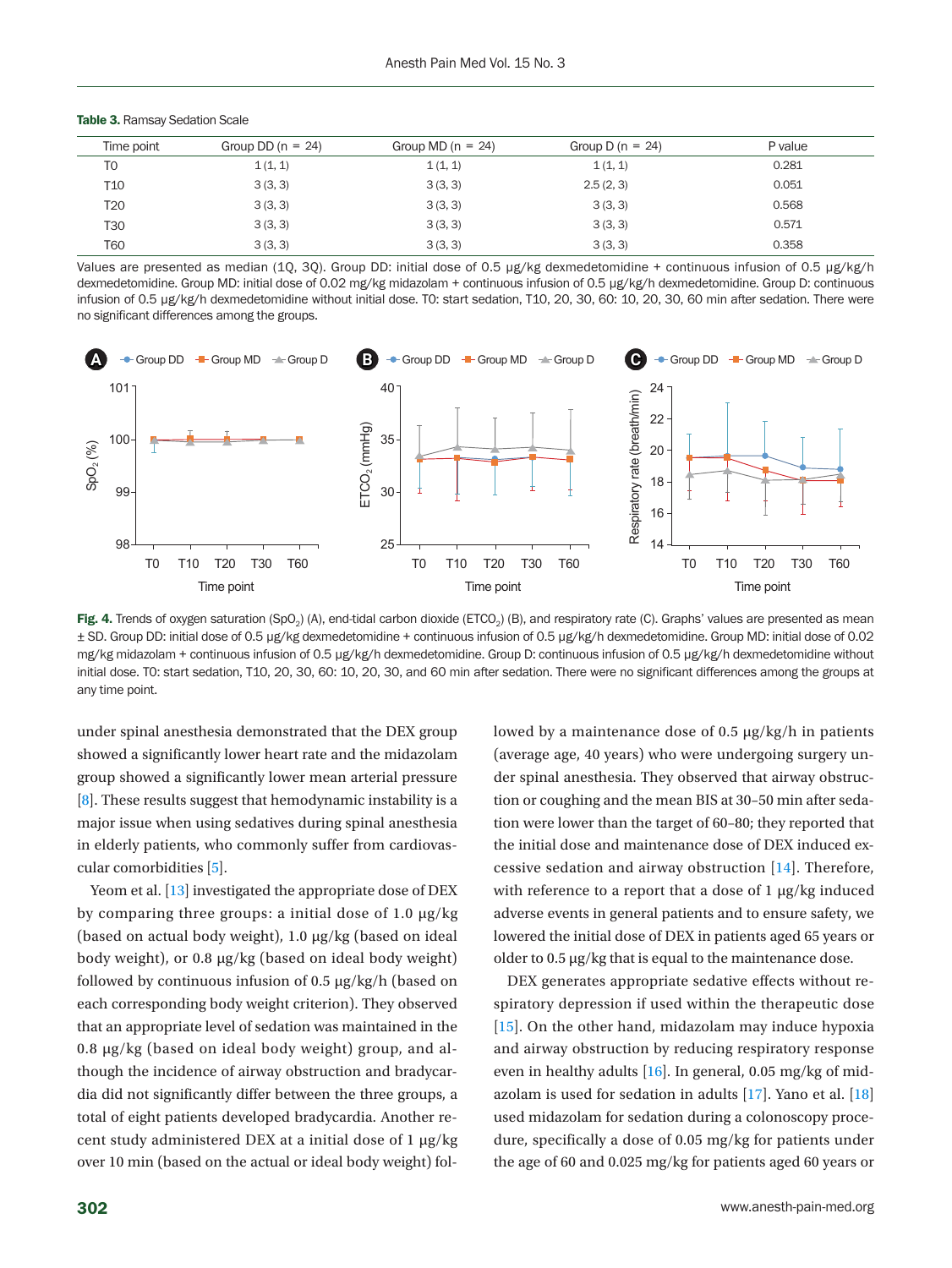older. When the two groups were compared, the 60 years or older group showed more frequently an oxygen saturation below 95% despite being administered the lower dose. Therefore, considering that our patients were more than 65-years old, we used the dose of midazolam reduced to 0.02 mg/kg for the safety reason. Another study reported that a cumulative midazolam dose of 7 mg or higher in adults aged 65 years or older led to abnormal behaviors such as delirium, violent behaviors, and abnormal movement in about 10.2% of the patients [\[19\]](#page-7-16). In the present study, respiratory depression was not observed during surgery, and oxygen saturation of  $95-100\%$  and  $ETCO<sub>2</sub>$  of 26– 38 mmHg were maintained in all three groups. Further, abnormal behaviors did not occur; we presumed that this is because additional midazolam was not administered beyond the initial dose and that a lower dose of 0.02 mg/kg than the clinical sedation dose was used in consideration of the old age of the patients.

As elderly patients were enrolled in this study, we compared three groups with a lower initial dose of 0.5 μg/kg DEX, no initial dose of DEX, and lower initial dose of 0.02 mg/kg midazolam followed by a maintenance DEX dose of 0.5 μg/kg/h. After the administration of the sedative initial dose, the three groups did not significantly differ in the mean arterial pressure and heart rate and did not show hypotension or bradycardia during surgery. Further, sedation was achieved in all three groups, though the time until sedation varied. The correlation of BIS and RSS has been reported by multiple studies. Bell et al. [\[20\]](#page-7-17) reported that BIS and RSS are substantially correlated and that a BIS of 87.2 and 80.9 corresponds to RSS 3 and 4, respectively. It has been reported that the appropriate ranges of BIS and RSS for intra-operative sedation are 60–80 and 3–4, respectively [\[21](#page-7-18)]. In the present study, BIS was within 50–85 and RSS within 3–4 achieved between 10–60 min after sedation in the two groups that were given a initial dose. However, the group that did not receive a initial dose had a BIS of between 65–90 and RSS of 3, indicating a relatively lower level of sedation; none-the-less, a level of sedation needed to continue the surgery was maintained in all three groups.

Our study involved elderly patients, and by lowering the dose of the agents, we aimed to achieve mild sedation that gives a sense of comfort during surgery without adverse events such as bradycardia, hypotension, and hypoxia. During surgery, all three groups showed a BIS level that indicated mild sedation. Although the continuous infusion only group showed a higher BIS compared to the other two

groups, the score only differed by less than 6 points, and the desired sedation was achieved in all three groups without substantial clinical differences.

During the present study, we recorded intra-operative measurements every five minutes after the start of sedation; although hemodynamic instability was not observed, the results were presented in 10-min or 30-min intervals for conciseness. However, as instable vital signs can occur at any point during a surgery, the uncertainty about hemodynamic instability occurring between the indicated time points is one limitation of this study.

In conclusion, we achieved the desired sedative effect in three groups of elderly patients undergoing surgery under spinal anesthesia using a reduced initial dose of DEX or midazolam or only maintenance dose of DEX without a initial dose, with no significant differences in the heart rate and mean arterial pressure among the three groups and no occurrence of bradycardia or hypotension in any of the groups. As the desired level of sedation was achieved and continuously maintained in all three groups, these methods are believed to be hemodynamically safe and appropriate sedation methods for elderly patients.

#### **SUPPLEMENTARY MATERIALS**

Supplementary data containing Korean version of this article is available at https://doi.org/10.17085/apm.20007.

#### **CONFLICTS OF INTEREST**

No potential conflict of interest relevant to this article was reported.

#### **AUTHOR CONTRIBUTIONS**

Conceptualization: Jeong Jeong, Dong Yeon Kim. Data acquisition & formal analysis: Sooyoung Cho, So Hee Jin. Supervision & writing—review & editing: Heeseung Lee, Jong In Han.

#### **ORCID**

Jeong Jeong, [https://orcid.org/0000-0003-4894-0344](http://orcid.org/0000-0003-4894-0344) So Hee Jin, [https://orcid.org/0000-0001-9762-201](http://orcid.org/0000-0001-9762-2014)4 Dong Yeon Kim, [https://orcid.org/0000-0002-4414-565](http://orcid.org/0000-0002-4414-5653)3 Sooyoung Cho, [https://orcid.org/0000-0002-0232-766](http://orcid.org/0000-0002-0232-766X)X Heeseung Lee, [https://orcid.org/0000-0001-7259-466](http://orcid.org/0000-0001-7259-466X)X Jong In Han, [https://orcid.org/0000-0002-8231-716](http://orcid.org/0000-0002-8231-7161)1